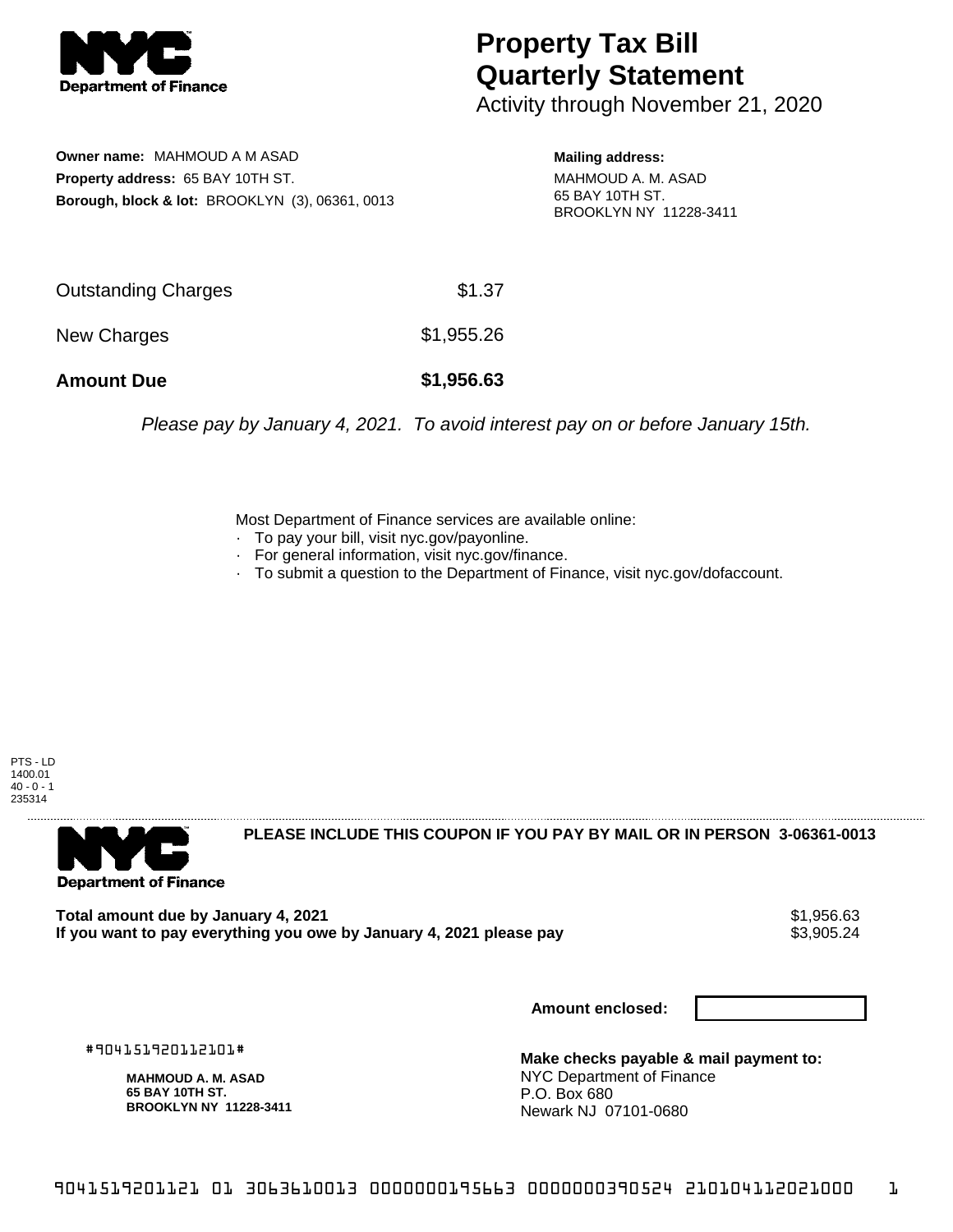

| <b>Billing Summary</b>                                                     | <b>Activity Date Due Date</b>           | Amount       |
|----------------------------------------------------------------------------|-----------------------------------------|--------------|
| Outstanding charges including interest and payments                        |                                         | \$1.37       |
| Finance-Property Tax                                                       | 01/01/2021                              | \$1,978.06   |
| Adopted Tax Rate                                                           |                                         | $$-22.80$    |
| <b>Total amount due</b>                                                    |                                         | \$1,956.63   |
| <b>Tax Year Charges Remaining</b>                                          | <b>Activity Date</b><br><b>Due Date</b> | Amount       |
| Finance-Property Tax                                                       | 04/01/2021                              | \$1,978.06   |
| <b>Adopted Tax Rate</b>                                                    |                                         | $$-22.80$    |
| Total tax year charges remaining                                           |                                         | \$1,955.26   |
| If you want to pay everything you owe by January 4, 2021 please pay        |                                         | \$3,905.24   |
| If you pay everything you owe by January 4, 2021, you would save:          |                                         | \$6.65       |
| How We Calculated Your Property Tax For July 1, 2020 Through June 30, 2021 |                                         |              |
|                                                                            | Overall                                 |              |
| Tax class 1 - Small Home, Less Than 4 Families                             | <b>Tax Rate</b>                         |              |
| Original tax rate billed                                                   | 21.1670%                                |              |
| New Tax rate                                                               | 21.0450%                                |              |
| Estimated Market Value \$1,006,000                                         |                                         |              |
|                                                                            |                                         | <b>Taxes</b> |
| <b>Billable Assessed Value</b>                                             | \$37,380                                |              |
| <b>Taxable Value</b>                                                       | \$37,380 x 21.0450%                     |              |
| <b>Tax Before Abatements and STAR</b>                                      | \$7,866.64                              | \$7,866.64   |
| Annual property tax                                                        |                                         | \$7,866.64   |
| Original property tax billed in June 2020                                  |                                         | \$7,912.24   |
| <b>Change In Property Tax Bill Based On New Tax Rate</b>                   |                                         | $$-45.60$    |

Please call 311 to speak to a representative to make a property tax payment by telephone.

For information about the interest rate charged on late payments, visit nyc.gov/taxbill.

## **Home banking payment instructions:**

- 1. **Log** into your bank or online bill pay website.
- 2. **Add** the new payee: NYC DOF Property Tax. Enter your account number, which is your boro, block and lot, as it appears here: 3-06361-0013 . You may also need to enter the address for the Department of Finance. The address is P.O. Box 680, Newark NJ 07101-0680.
- 3. **Schedule** your online payment using your checking or savings account.

## **Did Your Mailing Address Change?**

If so, please visit us at **nyc.gov/changemailingaddress** or call **311.**

When you provide a check as payment, you authorize us either to use information from your check to make a one-time electronic fund transfer from your account or to process the payment as a check transaction.